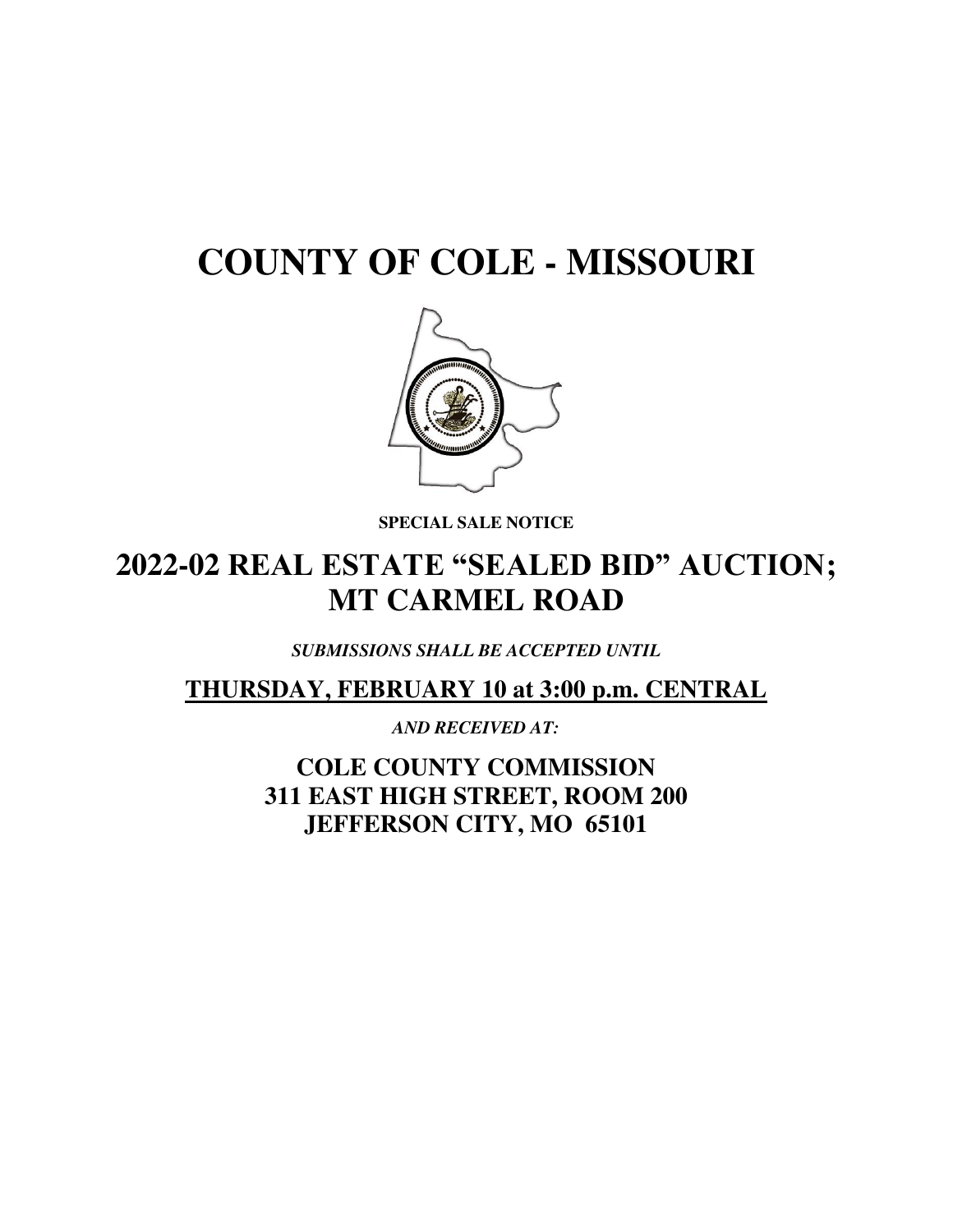### **REAL ESTATE "SEALED BID" AUCTION; MT CARMEL ROAD SPECIAL SALE NOTICE**

The County of Cole is offering a county-owned real estate property for sale through a sealed bid auction; the address for the property is 14010 Mt Carmel Road, Eugene, Mo 65032. Interested parties should thoroughly familiarize themselves with the terms and conditions contained herein prior to submitting a purchase offer.

All bids must be submitted in a sealed envelope to the office of the Cole County Commission, 311 East High Street, Room 200, Jefferson City, Missouri on or before 3:00 p.m. on February 10th. Please note that neither fax nor email submissions will be accepted and all interested parties should be sure to allow sufficient time for the bid to be received at the Commission office; those received late will be determined non-responsive and will not be considered **without exception**.

#### **Surplus Real Estate Property Terms and Conditions**

- All information contained herein is deemed reliable but is not guaranteed.
- $\div$  15% of the purchase offer amount must be included with all purchase offers and can be made by personal check or cashier's check payable to Cole County.
- Properties will sell to the highest sealed bidder. There will be no verbal bidding at this auction nor will there be any means or opportunity for increasing a purchase offer after the public bid opening. The successful bidder will be contacted by telephone and email. The balance of the bid (85% of the total bid amount) must be received by the County within three (3) business days following said notification; if funds are not received by the deadline, bidder forfeits the 15% that was initially submitted and the County will notify the next highest bidder. Should two or more bidders offer the same successful bid amount, they will be contacted with further bidding instructions.
- Payment will be returned to the unsuccessful bidders via mail at the address shown on the purchase offer.
- The County reserves the right to reject any and all bids and to withdraw the parcel from the sale without prior notice.
- Bidders are advised to perform their due diligence for the property before submitting a bid. Cole County makes no representations as to unforeseen encumbrances on the property or exact property boundaries. The parcel is sold AS-IS, subject to all faults. Interested parties are urged to thoroughly inspect the property prior to submitting a purchase offer and should consider consulting a title company for assistance.
- \* Cole County does not offer Title Insurance, and the County shall make no warranties or guarantees regarding the title of the property offered for sale, but shall only sell and convey such interest as the County has acquired at the time of sale. You, as a potential bidder, should thoroughly investigate all aspects of the property prior to bidding. Cole County does not guarantee or warrant that the parcel is usable for any particular purpose.
- $\triangleleft$  Buyer shall be responsible for all closing and recording costs.
- $\bullet$  The County reserves the right to reject any and all bids, reserves the right to waive any technicality or informality in the best interest of the County, reserves the right to ascertain that the highest bid can be honored, and reserves the right to select the highest bid.

#### **Questions**

If you have any questions regarding this process, please contact Jessica Bryant at  $\frac{1}{10}$  bryant  $\omega$ colecounty.org.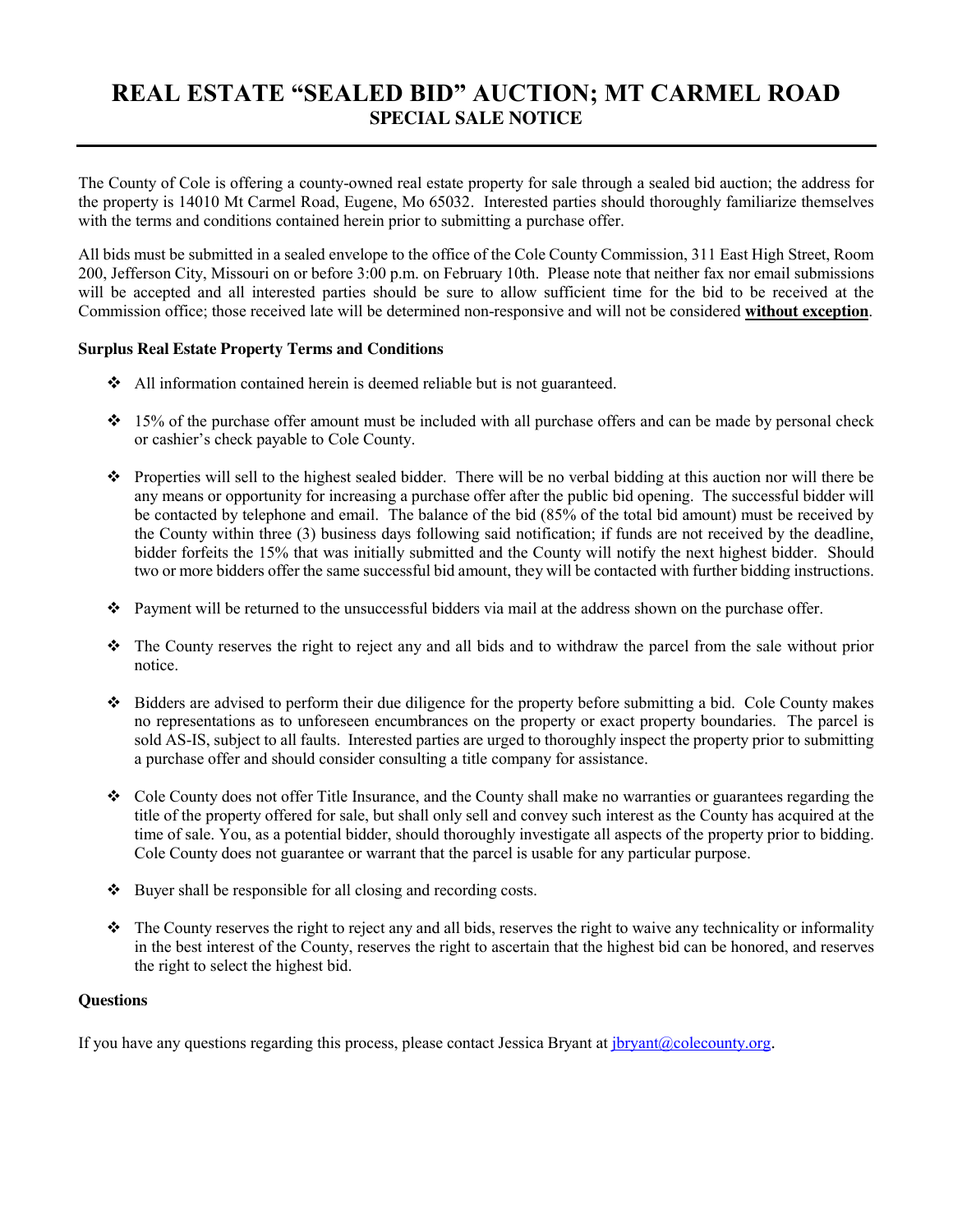#### **BIDDING PROCEDURES CHECKLIST**

- $\Box$  Complete a "Purchase Offer/Real Estate" form, attached, or obtain a copy from the Cole County Commission Office, 311 East High Street, Room 200, Jefferson City, Missouri.
- $\Box$  Use due diligence researching the parcel of interest with the understanding that all property is sold AS-IS, subject to all faults. Interested parties should also physically inspect the property. There are no guarantees of any kind expressed or implied by the County.
- Determine the amount of your bid. Only the highest bid will be accepted and you will **not** have an opportunity to increase your bid. You should bid the highest amount you wish to pay for the property. The County reserves the right to reject any and all bids.
- Completely fill in (*please print clearly*) all portions of the "Purchase Offer/Real Estate" form including:
	- **Date of Bid**
	- **Bid Amount**
	- **Name of Purchaser or Purchasers**
	- **Mailing Address**
	- **Telephone Number**
	- **Email Address**
	- □ Sign in the boxed labeled Purchaser Signature(s) area in the lower right hand corner of the form
- $\Box$  Include 15% of the bid amount by personal check or cashier's check.
	- □ Made payable to Cole County
	- Show the **Subject Parcel Number** and **Subject Property** address in the remarks or memo section of your payment
- □ Place your bid in a sealed envelope with '2022-02 Sealed Bid-Purchase Offer, Mt. Carmel Road' indicated on the outside. Bids are due no later than 3:00 p.m. on February 10, 2022, at the office of the Cole County Commission, 311 East High Street, Room 200, Jefferson City, Missouri, 65101. Emailed and/or faxed bids will not be accepted. Any bid received after 3:00 p.m. on February 10, 2022, will be rejected – NO EXCEPTIONS.

You will be notified by mail within two weeks after the bid opening of auction results. If you are successful, you will receive a signed copy of your "Purchase Offer/Real Estate" bid. If you are unsuccessful, you will receive your payment marked "void" and a letter informing you of the amount of the successful bids.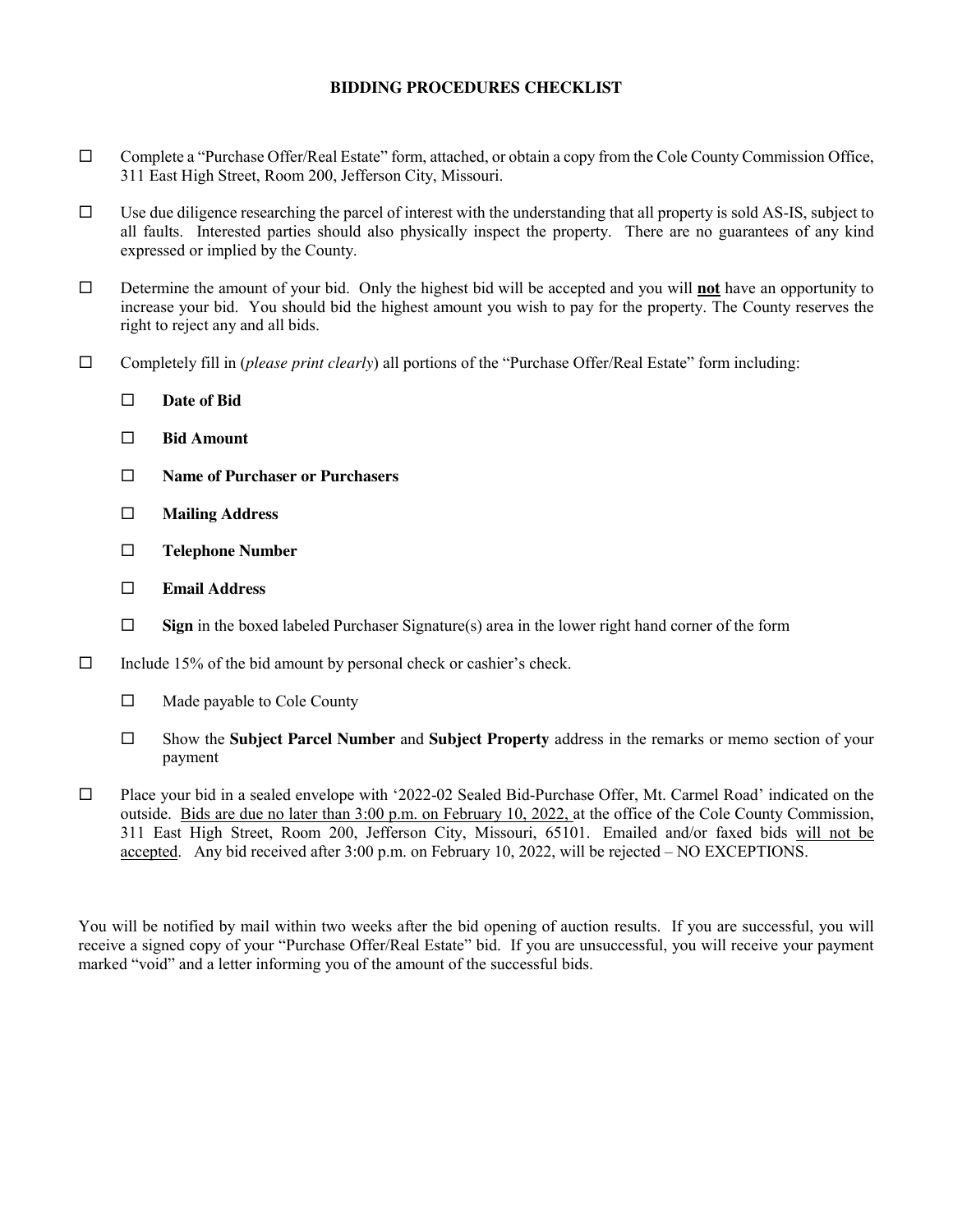## **PURCHASE OFFER / REAL ESTATE**

Cole County, as Trustee hereinafter referred to as "SELLER"

#### **SUBJECT PROPERTY**

#### **14010 Mt Carmel Road, Eugene, Mo 65032**

|                                                                           | The information below will appear upon the deed and future tax bills. |                     |
|---------------------------------------------------------------------------|-----------------------------------------------------------------------|---------------------|
| Date of Bid:                                                              | Purchaser(s):                                                         | <b>Please Print</b> |
| <b>Bid Amount:</b>                                                        |                                                                       |                     |
|                                                                           | Hereinafter referred to as "PURCHASER"                                |                     |
| <b>PAYMENT</b>                                                            |                                                                       |                     |
|                                                                           | <b>Mailing Address:</b>                                               |                     |
| Please enclose payment for 15% of the full amount of your bid. If you are |                                                                       |                     |
| not the successful bidder, the funds will be returned. If you are the     |                                                                       |                     |
| the successful bidder, the payment will be deposited and a signed copy    | <b>Phone Number</b>                                                   |                     |
| of this contract will be returned to you after payment of the balance.    | Email                                                                 |                     |

**PURCHASER agrees to purchase and SELLER agrees to sell the interest of SELLER in the "SUBJECT PROPERTY", described above by property address, upon the terms and conditions herein. No personal property is sold to purchaser hereunder.**

**Method of Payment.** All payments are to be made to "COLE COUNTY". Bids will not be considered unless 15% payment is tendered along with the bid.

**Title/Survey.** SELLER MAKES NO GUARANTEE AS TO THE QUALITY OR CONDITION OF THE TITLE. Title may be affected by defects arising prior or subsequent to SELLER'S acquisition. PURCHASER shall obtain and pay for any title examination and/or survey desired by PURCHASER. If the PURCHASER'S research reveals any defect which renders the title unmarketable, and if written evidence of such defect is presented to SELLER within 30 days from the date of the Purchase Offer, and if SELLER shall be unable or unwilling to cure such defect within reasonable time (during which time the final payment date shall be extended without expense to PURCHASER), the PURCHASER has the right to rescind the sale and receive a refund of all sums deposited with SELLER under the Purchase Offer without interest thereon. All claims of defect in title and/or survey shall be deemed waived by PURCHASER unless presented to SELLER in the time and manner above provided. The SELLER will not in any case be required to reimburse PURCHASER for expenses incurred in any investigation or inspection of the proprety of its title, or in curing any defects in the condition thereof, or for any other expense.

**Property Condition.** PURCHASER hereby accepts the subject property in "AS IS" condition, based upon PURCHASER'S own inspection and acceptance of the record and actual physical condition of the property and any structures thereon. SELLER makes no guarantee, warranty or representation, expressed or implied, or of any kind whatsoever, as to the subject property or any structure thereon, whether as to location, quality, kind, character, size, description, fitness for any use or purpose (including habitability or other occupancy), freedom from any defect (whether latent or patent), compliancewith or freedom from violation (or legal action to abate claimed violation) of any building, housing, zoning, environmental and/or other applicable ordinances, statutes or laws, or freedom from legal action to demolish any structure by reason of the condition therof, or any other aspect of the property or structures thereon now or thereafter. PURCHASER'S RIGHTS ARE SUBJECT TO ALL MATTERS ASCERTAINABLE FROM PERSONAL INSPECTION AND FROM CONSULTATION WITH LOCAL GOVERNMENT AUTHORITIES.

 $\mathcal{L}_\text{max}$  and  $\mathcal{L}_\text{max}$  and  $\mathcal{L}_\text{max}$  and  $\mathcal{L}_\text{max}$ 

**Possession.** PURCHASER shall not enter into physical possession of the subject property, or cause any detrimental alteration thereto , at any time prior to the date of conveyance. PURCHASER shall, at PURCHASER'S expense, secure the subject property and shall maintain the same in safe condition from and after the date hereof. No refunds will be made based upon damage to, or the condition of, the subject property or any structure thereon at any time.

**Transfer of Title.** SELLER will quitclaim its interest in the subject property, as directed herein, on or before 90 days after receipt of full payment. In the even PURCHASER consists of two or more persons, SELLER will convey title to them as joint tenants with the right of survivorship unless, prior to deed preparation, SELLER receives contrary written instructions signed by them. PURCHASER will receive PURCHASER'S recorded deed directly from the Recorder's Office.

**Future Taxes.** PURCHASER shall pay all general taxes accruing, and all special taxes and assessments becomeing due, upon the subject property for the period beginning the date the property is acquired.

**Indemnity.** PURCHASER hereby releases and agrees to hold harmless and to indemnify SELLER and its respective officers, agents and subagents and employees from, and hereby assumes all responsibility for, all existing and future liabilities associated with the subject property an any improvements thereon, and from all costs, claims, losses, expenses (including reasonable attorney fees and other cost litigation) caused by, resulting from, or relating to the acts or omissions of the PURCHASER and the PURCHASER'S agents and employees from and after the date of this contract.

**Failure to Complete Purchase.** In the event PURCHASER fails to complete this purchase, SELLER may retain all monies paid as liquidated damages and not as a penalty. PURCHASER acknowledges that such retention is reasonable under the circumstances and that PURCHASER shall have no further right hereunder.

**Right of Rescission.** Until recording of the deed to PURCHASER, the SELLER reserves the unconditional right to cancel this agreement and rescind this sale, for any reason whatsoever, and in such event all sums deposited with SELLER hereunder shall be refunded without interest thereon.

\_\_\_\_\_\_\_\_\_\_\_\_\_\_\_\_\_\_\_\_\_\_\_\_\_\_\_\_\_\_\_\_\_\_\_\_\_\_\_\_\_\_\_\_\_\_\_\_\_\_\_\_\_\_\_\_\_\_\_\_\_\_\_\_\_ \_\_\_\_\_\_\_\_\_\_\_\_\_\_\_\_\_\_\_\_\_\_\_\_\_\_\_\_\_\_\_\_\_\_\_\_\_\_\_\_\_\_\_\_\_\_\_\_\_\_\_\_\_\_\_\_\_\_\_\_\_\_\_\_\_

 **PURCHASER SIGNATURE(S)**

Acceptance Date:

SELLER: \_\_\_\_\_\_\_\_\_\_\_\_\_\_\_\_\_\_\_\_\_\_\_\_\_\_\_\_\_\_\_\_\_\_\_\_\_\_\_\_\_\_\_\_\_\_\_\_

Cole County Commission